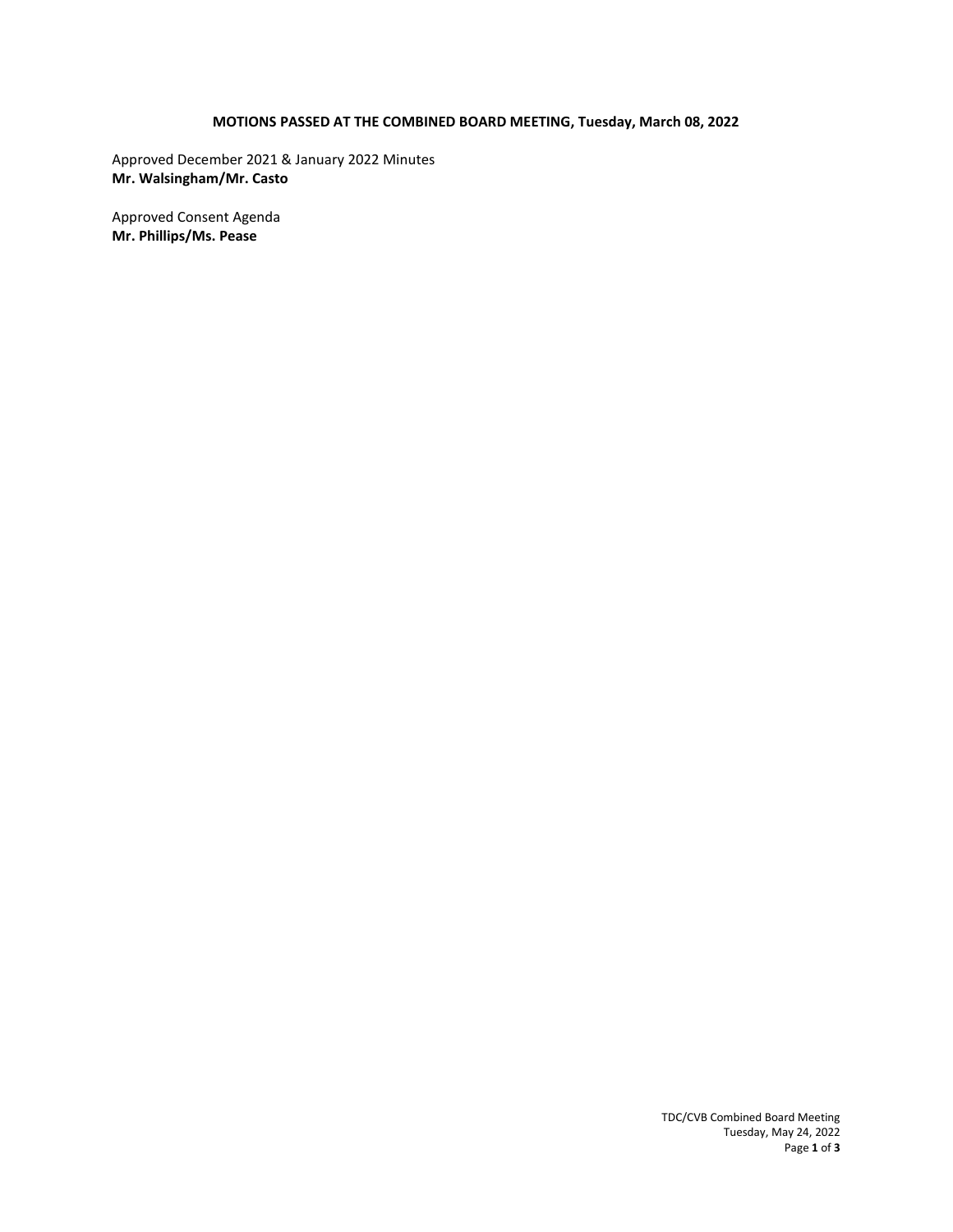#### COMBINED BOARD MEETING Bay County Tourist Development Council Panama City Beach Convention & Visitors Bureau, Inc. Panama City Beach

Tuesday, March 08, 2022 9:00 a.m. Council Room, PCB City Hall

#### **I. CALL MEETING TO ORDER**

Chairman Bailey called the meeting to order at 9:00 a.m.

#### **II. ROLL CALL**

Eight Members Present with one Absent:

Buddy Wilkes

- A. Invocation Mr. Chester gave the Invocation.
- B. Pledge of Allegiance

Ms. Pease led the Pledge of Allegiance.

C. Approve December 2021 & January 2022 Minutes

**Mr. Walsingham moved; seconded by Mr. Casto to approve** 

#### **Motion passed with unanimous vote**

# **III. REQUESTS TO ADDRESS THE BOARD ON AGENDA ITEMS (3 Minutes)**

None

#### **IV. CONSENT AGENDA**

Mr. Rowe read the Consent Agenda into the record.

 A. Acknowledge the receipt of the January 2022 Tourist Development Tax Collections Report **Mr. Phillips moved; seconded by Ms. Pease to approve the Consent Agenda. Motion passed with unanimous vote.** 

#### **V. PRESENTATIONS**

A. 4<sup>th</sup> Quarter Visitor Profile report, Mr. Berkeley Young

Mr. Young reviewed the 4<sup>th</sup> quarter visitor profile as well as the year end data. He reviewed the data sources and how that data collected is used in the visitor reports. He discussed the effect the sports park has had on first time visitors to the destination and that return travel is on the visitor surveys. He also said that the visitor satisfaction level remained high for Fall 2021, even with staff shortages in the area. Also discussed, the effect of the pandemic, people still working from home traveling, gas prices, and the performance of other panhandle destinations.

# **VI. DISCUSSION ITEMS**

A. Sports Center Update, Mr. Dan Rowe

Mr. Rowe stated that the indoor sports center is proceeding. He said that an RFQ is in process for an architecture firm to assist in the blue skies design and function. The final approval of that company will be done by the CVB at a future meeting. The naming rights and other sponsorship price points is being addressed with the assistance of sports park sponsorship specialist company, Integrity Nine, as well as our current sports park management company, SFM.

He introduced Mr. Higgins, the new General Manager of the Publix Sports Park.